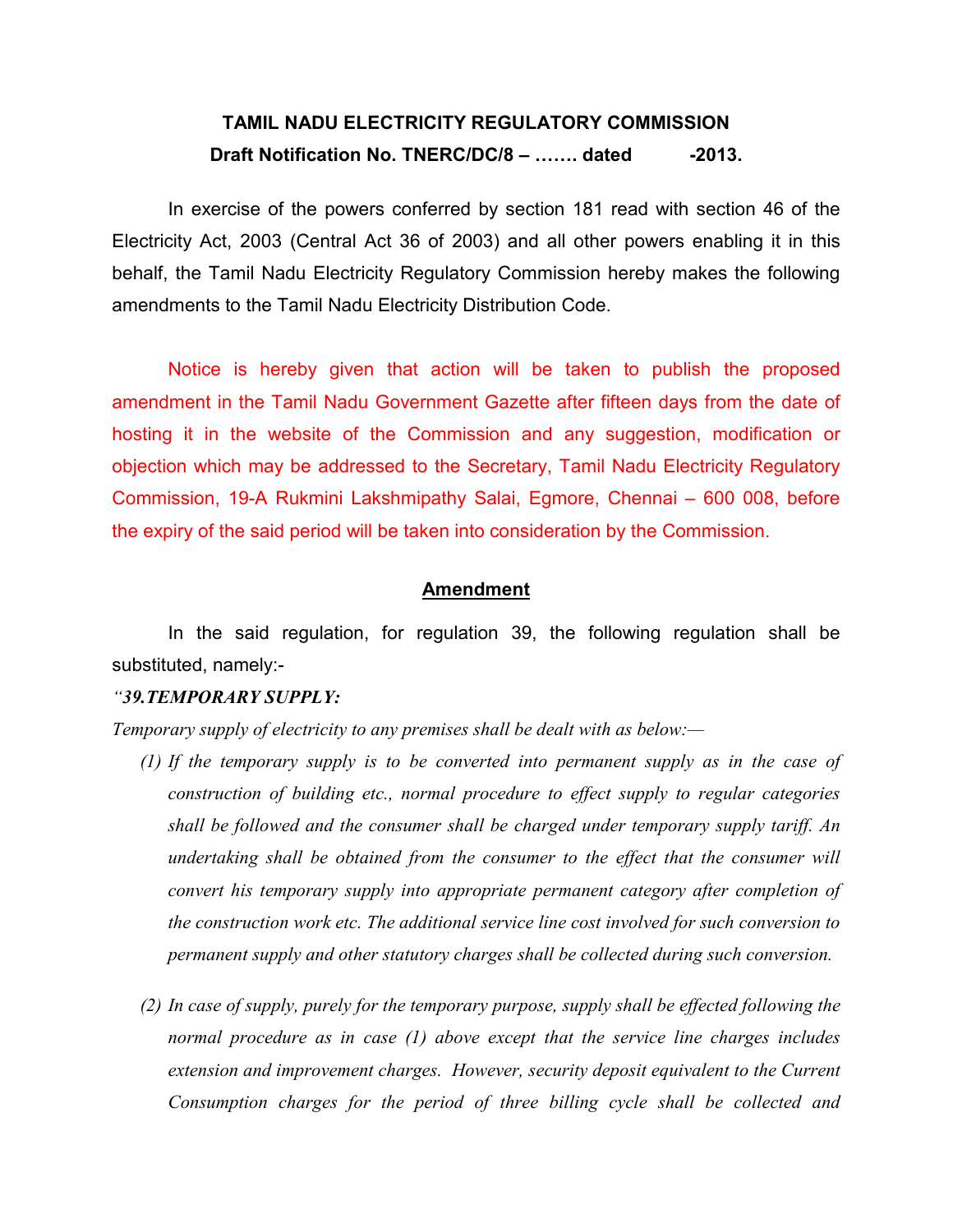maintained throughout the temporary supply period. The security deposit shall be reviewed during every billing cycle and enough care shall be taken to maintain the security deposit at the specified level till the closing of the temporary supply account. At any time, if the security deposit is found to be less than the amount specified, the additional security deposit shall be collected along with the Current Consumption charges for that cycle. The temporary supply account shall be closed after the completion of temporary supply period and credit / debit shall be given to the consumer account as below.

- (i) Book value / written down value on the retrievable and reusable materials shall be credited.
- (ii) Scrap value on the retrievable but not reusable materials shall be credited.
- (iii) Dismantling, transport and overhead charges shall be debited to the consumer account. This amount shall be limited to the total cost incurred for establishing the original network.

The Licensee shall refund the balance deposit if any after the temporary supply period is over within a period specified by the Commission."

(By order of the Tamil Nadu Electricity Regulatory Commission)

(S.Gunasekaran) **Secretary**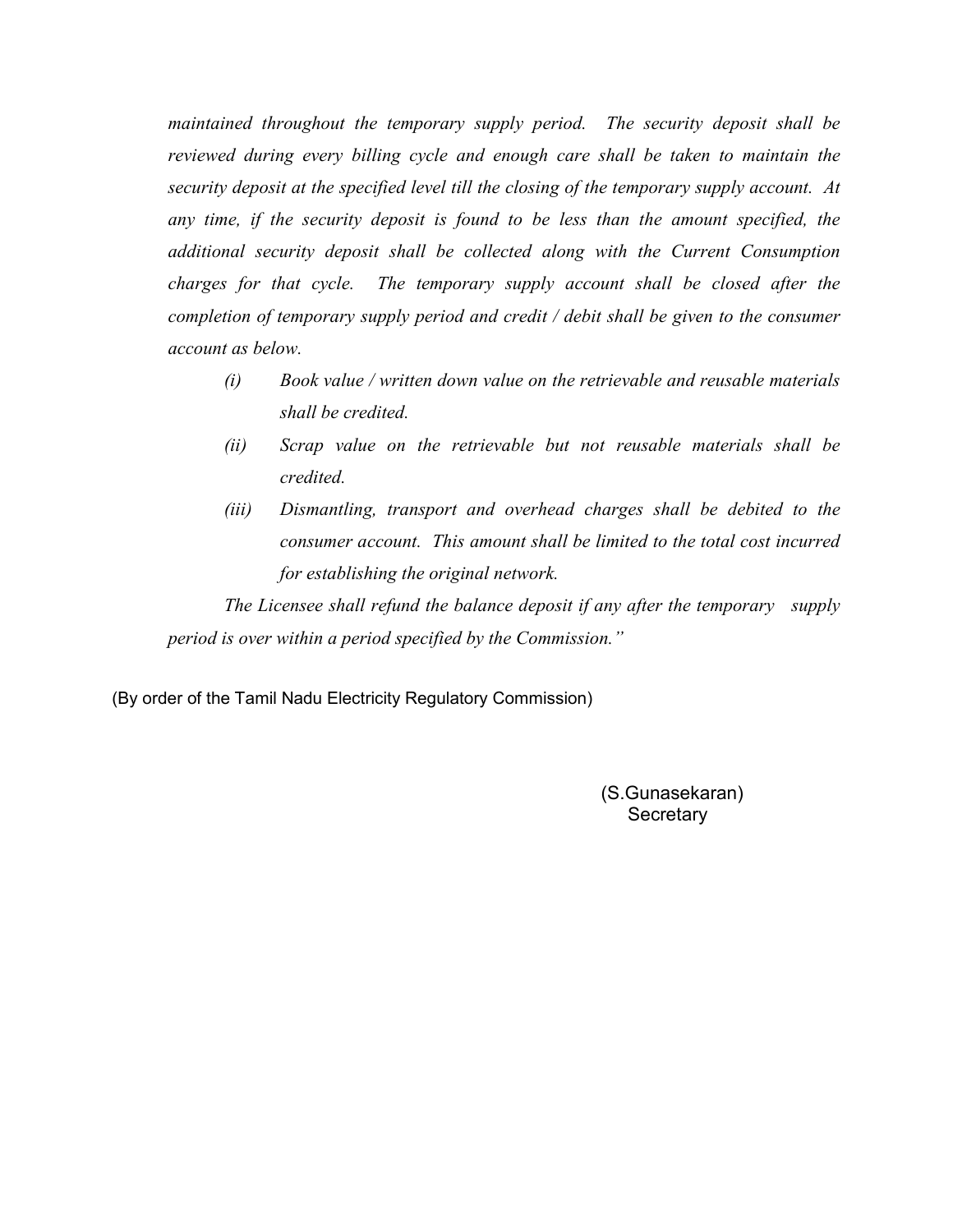### Draft Amendment to the Tamil Nadu Electricity Distribution Code

### EXPLANATORY STATEMENT

 A separate tariff applicable to the temporary supply for construction and for other temporary purposes is given in the Commission's Retail tariff Order dated 20-06-2013. The applicants who want temporary supply for the construction purpose, especially in the case of domestic/residential buildings may find it difficult to follow the special terms and conditions for effecting temporary supply of electricity specified in Regulation 39 of the Tamil Nadu Electricity Distribution Code. Therefore, it is proposed to segregate the temporary supply of electricity in two categories as below and specify the separate terms and conditions for effecting supply:—

- $(1)$  The temporary supply which is likely to be converted into permanent supply as in the case of construction of building etc.,
- (2) Supply purely for the temporary purpose

 In consonance with the above provisions it is proposed to amend regulation 39 of the Tamil Nadu Electricity Distribution Code.

> (S.Gunasekaran) **Secretary**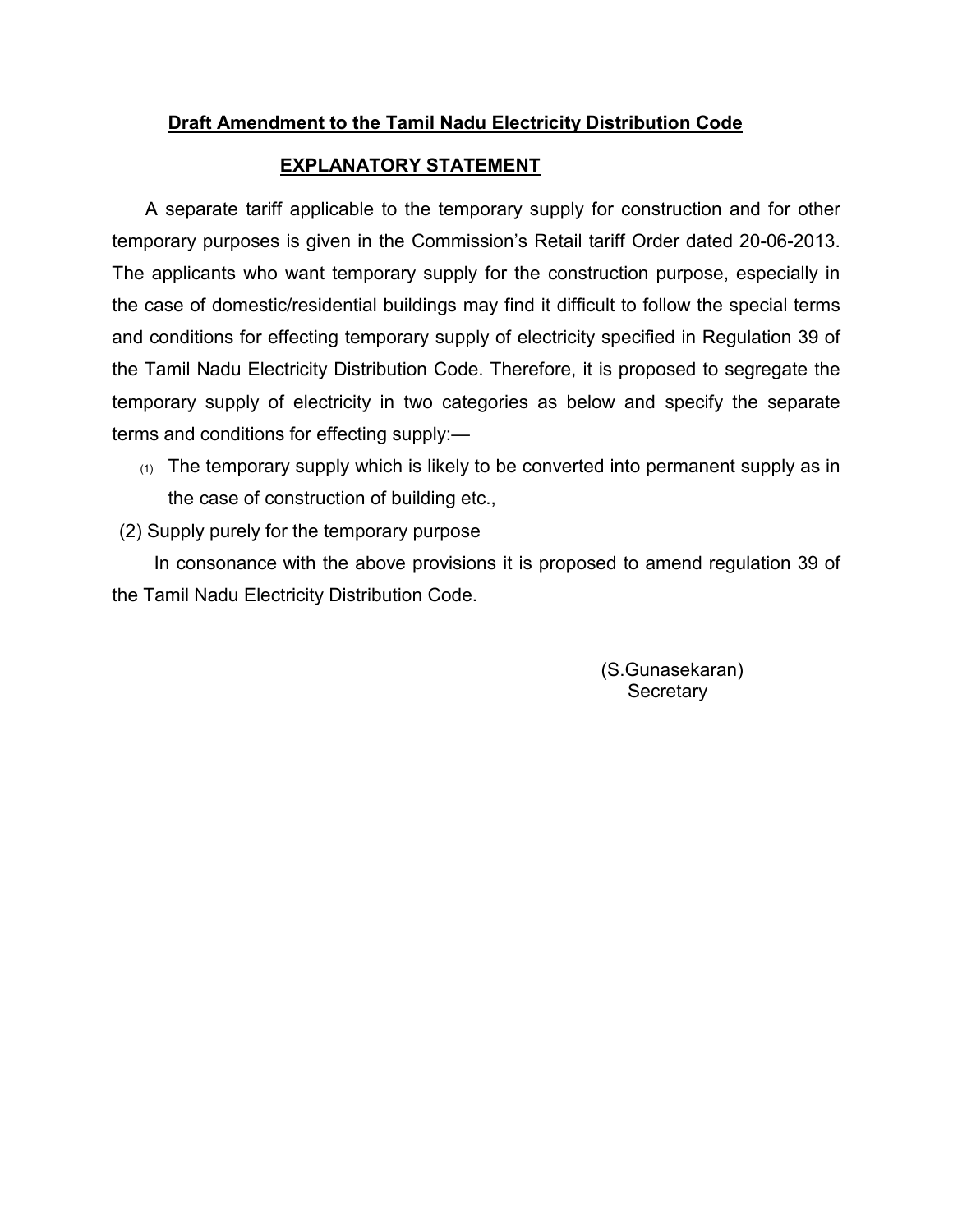## STATEMENT SHOWING EXISTING PROVISION AND THE PROVISION AS AMENDED

| <b>Existing provision</b>                                   | <b>Proposed amendment</b>                                   |
|-------------------------------------------------------------|-------------------------------------------------------------|
|                                                             | "39. TEMPORARY SUPPLY:                                      |
| <b>39. TEMPORARY SUPPLY:</b>                                |                                                             |
| Temporary supply of electricity to any                      | Temporary supply of electricity to any premises shall be    |
| premises will be considered by the Licensee                 | $dealt$ with as below:-                                     |
| on special terms and conditions as below:-                  | (1) If the temporary supply is to be converted into         |
|                                                             | permanent supply as in the case of construction of          |
| $(1)$ The Licensee shall extend temporary                   | building etc., normal procedure to effect supply to         |
| supply on application from intending                        | regular categories shall be followed and the consumer       |
| consumer with required charges and on                       | shall be charged under temporary supply tariff. An          |
| receipt of deposit.                                         | undertaking shall be obtained from the consumer to          |
|                                                             | the effect that the consumer will convert his temporary     |
| (2) The deposit for temporary supply shall                  | supply into appropriate permanent category after            |
| be calculated as below:                                     | completion of the construction work etc. The                |
| Total value of materials to be used on the                  | additional service line cost involved for such              |
| extension and Service connection<br>$\overline{A}$          | conversion to permanent supply and other statutory          |
|                                                             | charges shall be collected during such conversion.          |
| Less: Value of meters / meter board /                       | $(2)$ In case of supply, purely for the temporary purpose,  |
| B<br>cut out                                                | supply shall be effected following the normal               |
| Net value of materials to be recovered from                 | procedure as in case $(1)$ above except that the service    |
| the consumer<br>$A - B$                                     | line charges includes extension and improvement             |
| $\mathcal{C}_{0}^{0}$<br>Add: Labour charges to be incurred | charges. However, security deposit equivalent to the        |
| Add: Overhead 15% on $A - B + C$<br>$\boldsymbol{D}$        | Current Consumption charges for the period of three         |
| Probable consumption charges                                | billing cycle shall be collected and maintained             |
| Advance current consumption                                 | throughout the temporary supply period. The security        |
| (CC) charges<br>E                                           | deposit shall be reviewed during every billing cycle        |
| $\boldsymbol{F}$<br>Total deposit to be obtained            | and enough care shall be taken to maintain the              |
| $(A - B + C + D + E)$                                       | security deposit at the specified level till the closing of |
|                                                             | the temporary supply account. At any time, if the           |